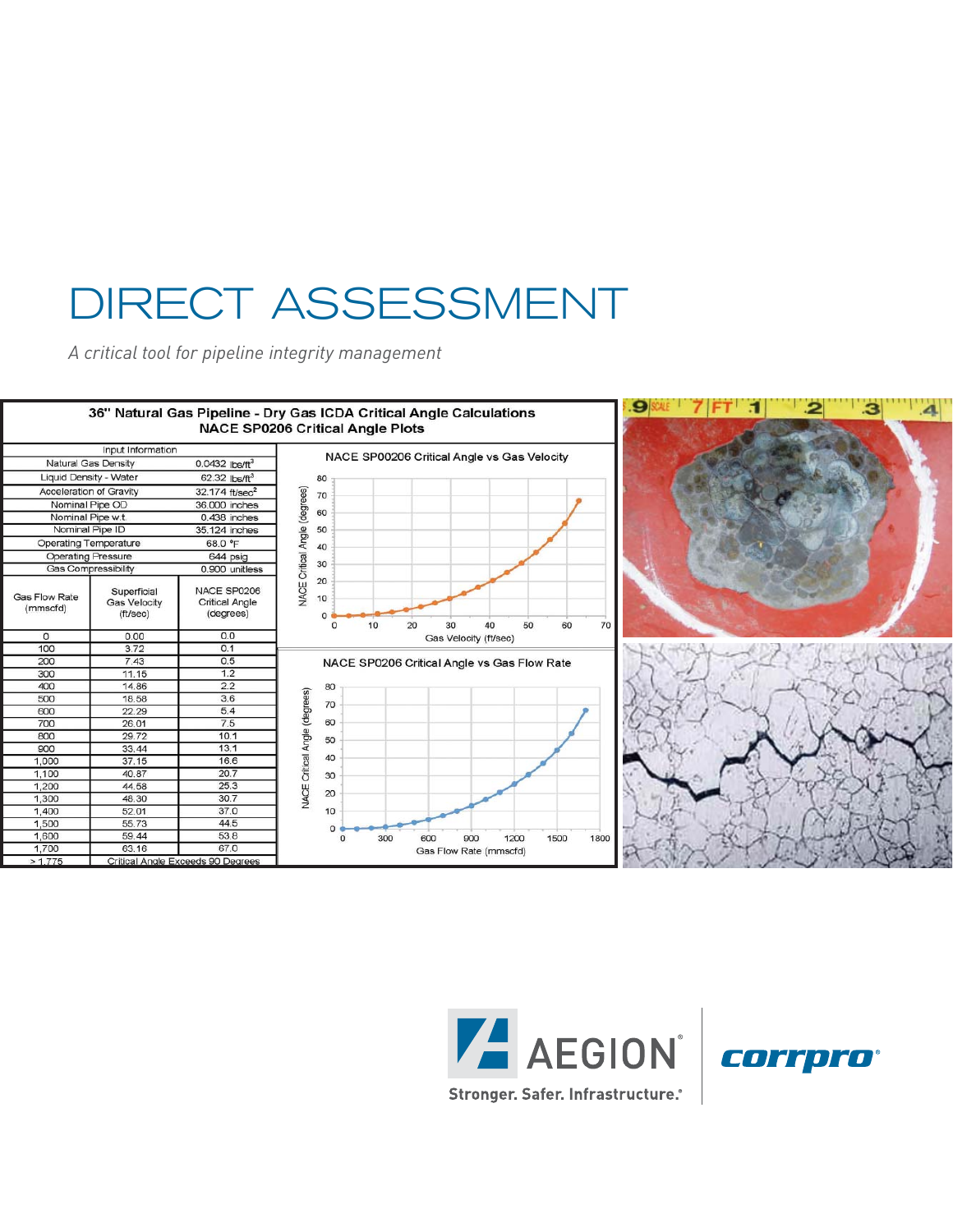# A critical tool for pipeline integrity management

Protective coatings and cathodic protection systems provide significant protection for pipelines. Water and corrosive contaminants in the product stream can cause internal corrosion damage, and high operating stress levels in conjunction with environments conducive for stress corrosion cracking can cause cracking failures.

Regular pipeline assessments are critical in order to mitigate these issues. Direct assessment is a cost-effective preventative inspection method that can enable you to identify and act upon issues before they cause a costly leak or rupture.

## The key to direct assessment success

Of the approved techniques for validating and assessing pipeline integrity, direct assessment is often the preferred technique to identify external corrosion, internal corrosion and stress corrosion cracking in shorter pipe segments – generally from 0.5 to 2 miles – or in pipelines that cannot easily accommodate in-line inspection tools.

The effectiveness of a direct assessment rests largely on the service provider's expertise in locating past or currently active corrosion along with accurately predicting future problem areas. This process is enhanced when the assessment is conducted using "smart" tools that collect and push data directly to a GIS enabled database. Pipeline condition information is then automatically updated, eliminating data collection errors.

#### **External Corrosion Direct Assessment (ECDA) Internal Corrosion Direct Assessment (ICDA) Stress Corrosion Cracking Direct Assessment (SCCDA) What is its purpose?** Assessing and reducing the impact of external corrosion on pipeline integrity Assessing and reducing the impact of internal corrosion on pipeline integrity Assessing and reducing the impact of stress corrosion cracking on pipeline integrity **What causes this type of corrosion?** External corrosion typically occurs at pipeline protective coating anomalies caused by rocks, poor pipe installation, coating deterioration or third-party damage. Internal corrosion is typically caused by water, carbon dioxide, hydrogen sulfide, oxygen or other corrosive contaminants present in the product stream. Stress corrosion cracking (SCC) occurs in pipelines when corrosion and mechanical stress combine to create cracks. **Corrpro's methods and tools** • Close interval survey (CIS) for cathodic protection assessment and coating assessments • Direct current voltage gradient (DCVG) for coating fault assessments • Alternating current voltage gradient (ACVG) for coating fault assessments • Laboratory analysis of gas, liquids and solids • Microbiologically influenced corrosion (MIC) testing, studies and evaluation • Corrosion monitoring, including insertion of coupons, probes and other steel devices into a pipeline for later • ECDA tools plus additional identification of conditions that make pipe steel susceptible to SCC • Solutions for both near neutral pH and high pH SCC

corrosion analysis

measure wall thickness

• Non-destructive testing, including using in-line and ultrasonic testing to

• Mitigation program planning and design, including inhibitor and bactericides to application

# At a glance: three types of direct assessments

• Alternating current - current attenuation (ACCA) for coating

fault assessments • Electromagnetic surveys

• Sub-meter GPS locating

• Soil studies • Resistivity surveys • Depth of cover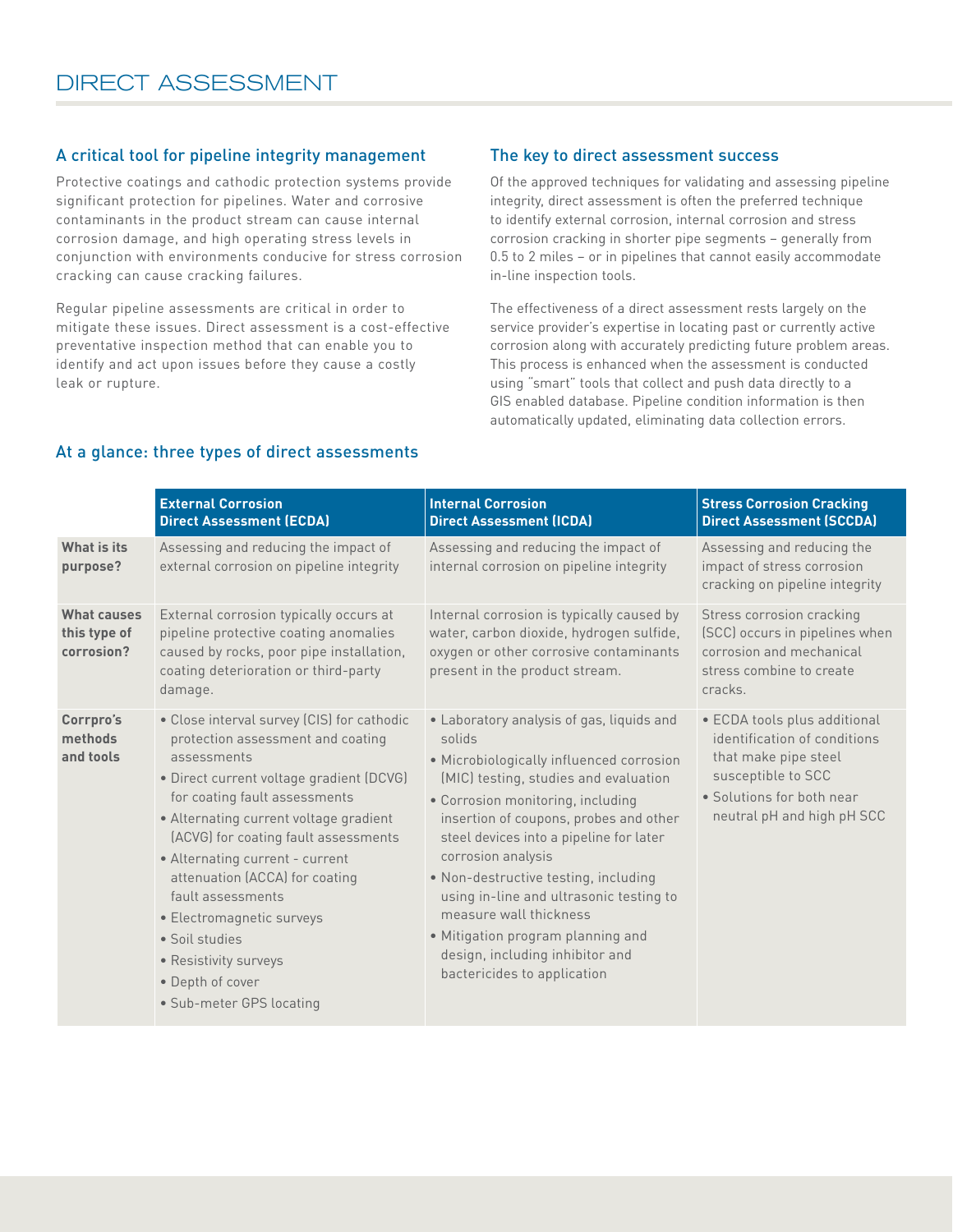# The Four-Step Direct Assessment Process

Whether we are conducting an ECDA, ICDA or SCCDA, Corrpro follows the NACE Standard Practice four-step process to evaluate and mitigate the impact of corrosion on pipeline integrity.

### **Step one: Pre-assessment**

Pre-assessment begins with collecting historic information, including pipe and construction data, corrosion protection data, operating parameters and soil and other environmental conditions. If a direct assessment is feasible, the pipeline is divided into regions and the appropriate inspection and complementary evaluation techniques are selected based on conditions.

#### **Step two: Indirect inspection**

The purpose of this step depends on the type of direct assessment undertaken:

**ECDA** - Indirect inspection is used to identify the locations of coating faults, insufficient cathodic protection, electrical shorts, electrical interference, geologic current shielding and other pipeline anomalies.

**ICDA** - Indirection inspection is used to identify locations at risk for internal corrosion, with consideration of the gases, liquids and solids passing through the pipeline.

**SCCDA** – Indirect inspection is used to identify the corrosive agents and tensile stresses at work on a pipeline.

Data from these inspections is consolidated and compared. Specialists then analyze the results to identify indications of corrosive activity.

### **Step Three: Direct examination**

The pipe is examined to assess the degree of corrosion damage. Direct examination requires excavation so physical inspections and non-destructive tests can be conducted on pipe surfaces and, in some cases, the surrounding soil and water.

If corrosion damage is found, the pipe's remaining strength is calculated using standard formulas and estimated corrosion rates. Our corrosion professionals then conduct root-cause analyses and develop applicable corrosion mitigation plans.

### **Step four: Post-assessment**

Finally, we work with you to assess the overall effectiveness of the direct assessment and determine a timeframe for reassessment. Because ECDA, ICDA and SCCDA are continuous improvement processes, it helps to streamline future assessments. With an assessment plan in place, accumulated data makes it easier over time to identify locations where corrosion has occurred, is occurring or may occur.



Example of blistering found during ECDA.

# A reliable partner for pipeline integrity management

Corrpro, an Aegion company, is one of North America's largest providers of direct assessments. Direct assessment is one of our core competencies and our NACE-certified professionals are experienced in performing either a single step or a full direct assessment. In every case, we are focused on helping identify and address potential corrosion activity, repair defects and remediate their causes, all with minimal disruption and in accordance with federal pipeline regulations.

Our ability to mobilize resources quickly enables us to deliver rapid turnaround on projects of all sizes. Our large talent pool can be especially helpful in northern climates, where cold weather and frozen ground conditions limit the inspection season. Our staff includes:

- 16 experienced pipeline integrity specialists
- approximately 100 technical staff trained in direct assessment
- more than 200 corrosion specialists
- more than 25 direct assessment survey crews

With over 600 direct assessments completed, you can be confident that Corrpro has the necessary experience to provide reliable information about your pipelines—regardless of project size.